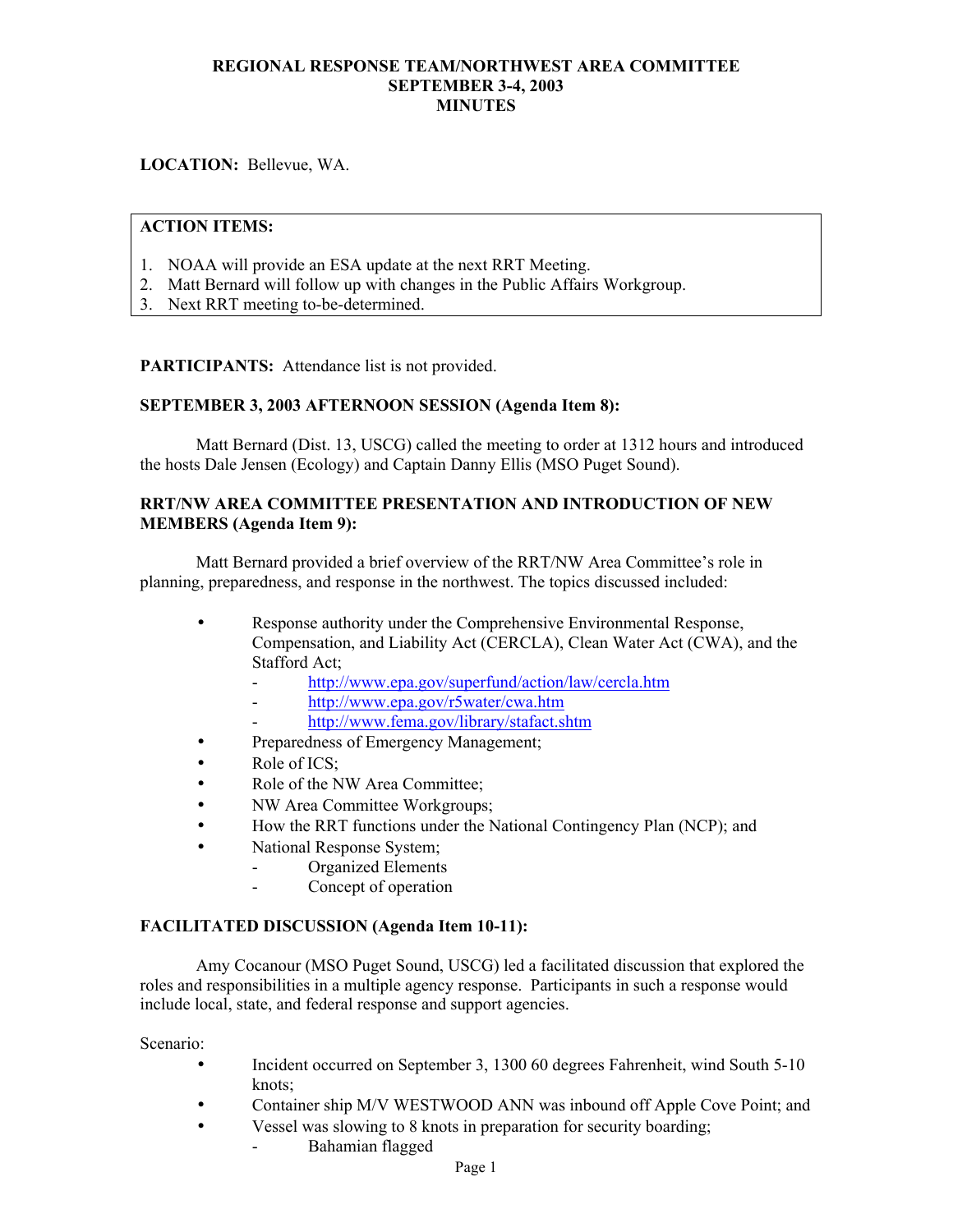# **MINUTES**

- Diesel Direct propulsion (100,000 gallons of bunker C fuel oil onboard)
- 655ft long with 800 containers onboard
- Crew of 30
- Scheduled for a random security boarding at San Francisco Buoy
- Last port of call was Singapore

Objectives:

- Conduct bi-directional outreach between local/county response agencies and the state/federal response agencies on capabilities, methodology, etc;
- Explore the coordination and transitional phase of this type of response.

Scenario Situation T+0 min:

- VTS received a report from the pilot that there was an explosion in the forward section of the ship in vicinity of bay 17;
- Flames and smoke could be seen on the starboard side of bay 17;
- Notifications;
- Initial actions

Scenario Situation T+5 min:

- The ship's crew mobilized and was fighting the fire.
- Smoke and vapors could be detected on the bridge. VTS could hear the pilot coughing during his radio transmission.
- The explosion broke several lashings and several containers were precariously hanging over the side of the ship.
- The pilot, still coughing, was seeking to go to anchorage.

Response Considerations:

- Control of ship
- Firefighting
- Plume and public/responder safety
- **Evacuation**

Scenario Situation T+7 min:

- VTS reported they had lost communication with the bridge and the ships course had changed.
- The ship was making 8 knots towards Apple Tree Cove and would run aground in 10 minutes.
- Pilot and ships crew on bridge were overcome by smoke and/or vapor. Ship's rudder was turned as the ship's crew was overcome.
- VTS reported that the nearest available tug of adequate size and horsepower was 20 minutes away.

Scenario Situation T+20 min:

- USCG small boat was O/S and reported that the M/V WESTWOOD ANN was hard aground in Apple Tree Cove.
- The ship had a 25-degree starboard list and was discharging fuel oil into the water
- 40,000 gallons of bunker C
- The containers that were hanging over the side had dropped in the water.
- One of the containers was reported to be a 6.1 with UN3122 (toxic liquids oxidizing, n.o.s.)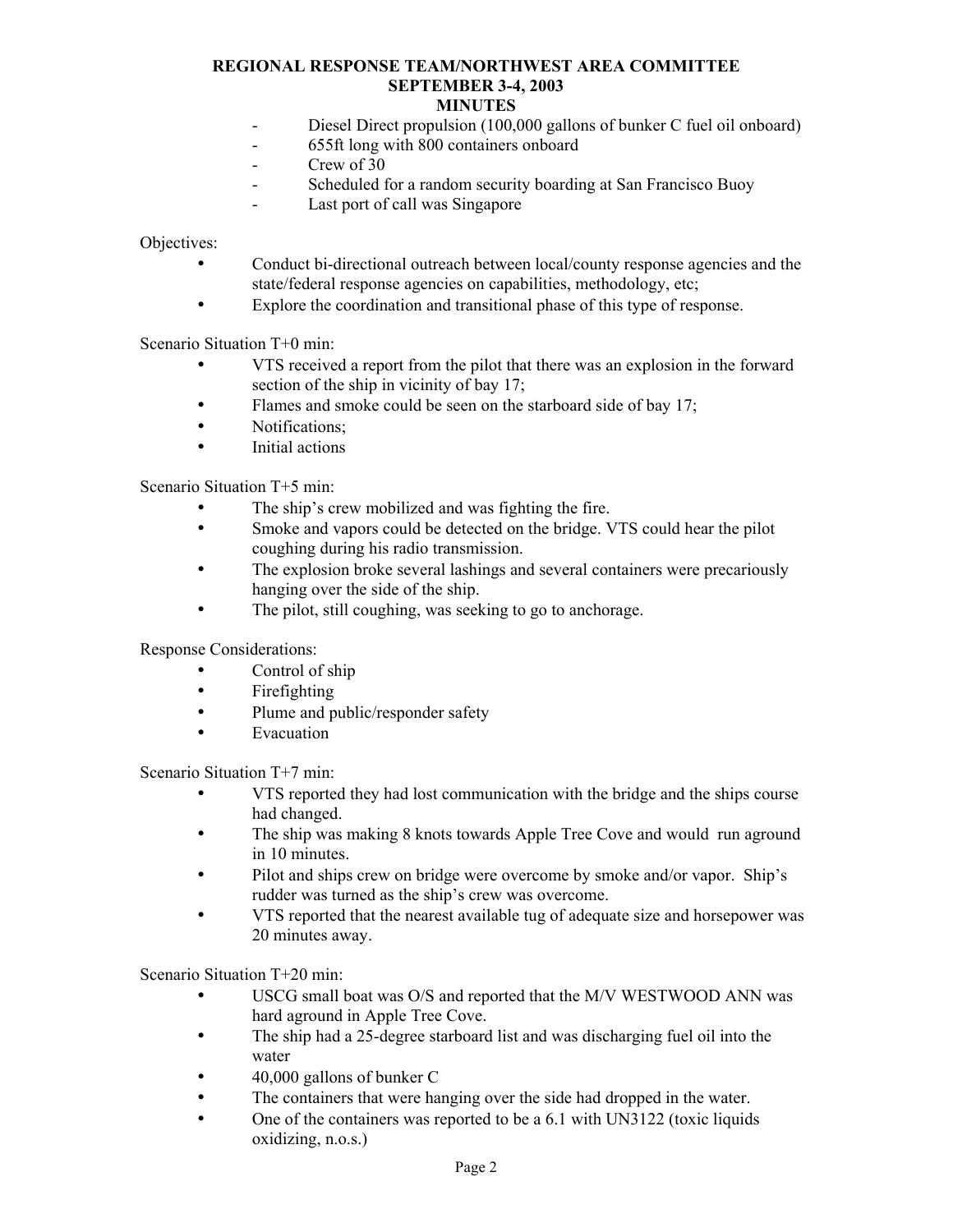• The fire continued to burn but was isolated in vicinity of bay 17. Fire was producing thick smoke.

Response Considerations:

- Is terrorism suspected?
- What does the potential terrorism response and environmental response organization(s) look like?
- Does the terrorism response and the health/safety and environmental response affect each other.
- Command and Control
- Port Closure
- WSF—Kingston/Edmonds run

Scenario Situation T+4 hours:

- Incident command informed that the terrorist organization, Orange Front, was taking responsibility for the blast.
- They indicated there was another device planted in a container set to explode when the container was opened.
	- –How to offload with knowledge of another device
	- –Where do you offload
	- –Labor issues
	- –Public safety
	- –Long term plans of salvage, offload, and recovery of oil and containers

The facilitated discussion was conducted from 1345-1600 hours and identified the following points of interest or discussion:

- Notification procedures should include: Local Responders, WA. Ecology, US Fish and Wildlife, FBI, EPA, and Coast Guard.
- FBI crime scene vs. environmental response;
- Jurisdictional agreements;
- Use of Emergency Operations Plans terrorism, firefighting;
- Evacuation procedures;
- Oil spill response procedures;
- Foss utilized Geographic Response Plan strategies;
- National Security Awareness Levels;
- Framework for an organization to respond;
- Command, control, and communications are key to a response.

At 1600 hours meeting adjourned. Meeting to reconvene on September 4 at 0800 hours.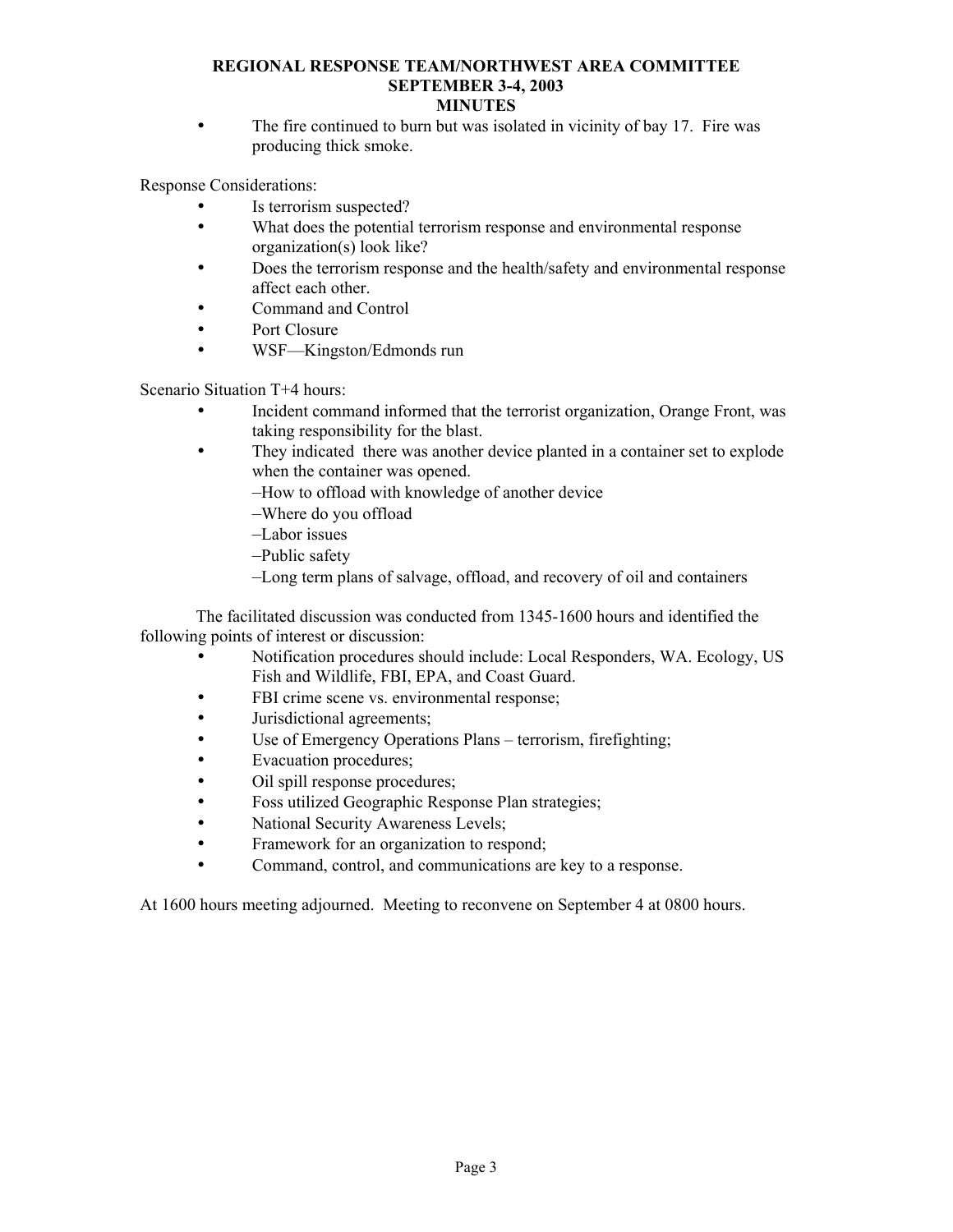## SEPTEMBER 4, 2003 MORNING SESSION  **NATIONAL RESPONSE PLAN/NIMS UPDATE (Agenda Item 13):**

Implementation of a New National Preparedness and Response System as of August 25, 2003

Implementation of HSPD-5

- Implementation organization
- National Response Plan
- National Incident Management System
- Authorities review
- Status of works in progress
- The way ahead

HSPD-5 Management of Domestic Incidents

- Policy: To prevent, prepare for, respond to, and recover from terrorist attacks, major disasters, and other emergencies, the U.S. Government shall establish a single, comprehensive approach to domestic incident management.
- The SECDHS is the principal federal official for domestic incident management. Pursuant to the HS Act of 2002, the Secretary is responsible for coordinating federal operations within the U.S.
- Directs the creation of:
	- National Response Plan (NRP)
		- National Incident Management System (NIMS) with one "I"
	- Review of authorities and regulations
- HSPD-5 is a comprehensive incident management system that:
	- Uses an all hazards approach
	- Combines crisis & consequence management into an integrated function.
	- "Life cycle" concept Designed to prevent, prepare for, respond to and recover from terrorist attacks, major disasters and other emergencies.
- Nothing in directive alters or impedes the ability to carry out the authorities of federal departments and agencies to perform their responsibilities under law.
- Recognizes the roles and responsibilities of states and local authorities. federal Government will assist state and local authorities when their resources are overwhelmed, or when federal interests are involved.

Implementation and organization of National Response Plan (NRP):

- A "New Base Plan"
	- − Incorporates many of the federal plans
	- Answers the question of who's in charge.
- Applies to local, state, federal, and private resources.

• Federal agencies need to amend their existing plans to describe links to other agencies in a response.

National Incident Management System (NIMS)

- "NIMS is the operational arm of the NRP that governs the full range of our nation's incident management efforts from awareness, prevention, and preparedness to response and recovery."
- Matt Bernard stated it will utilize much of the current NIIMS and ICS/UC concepts.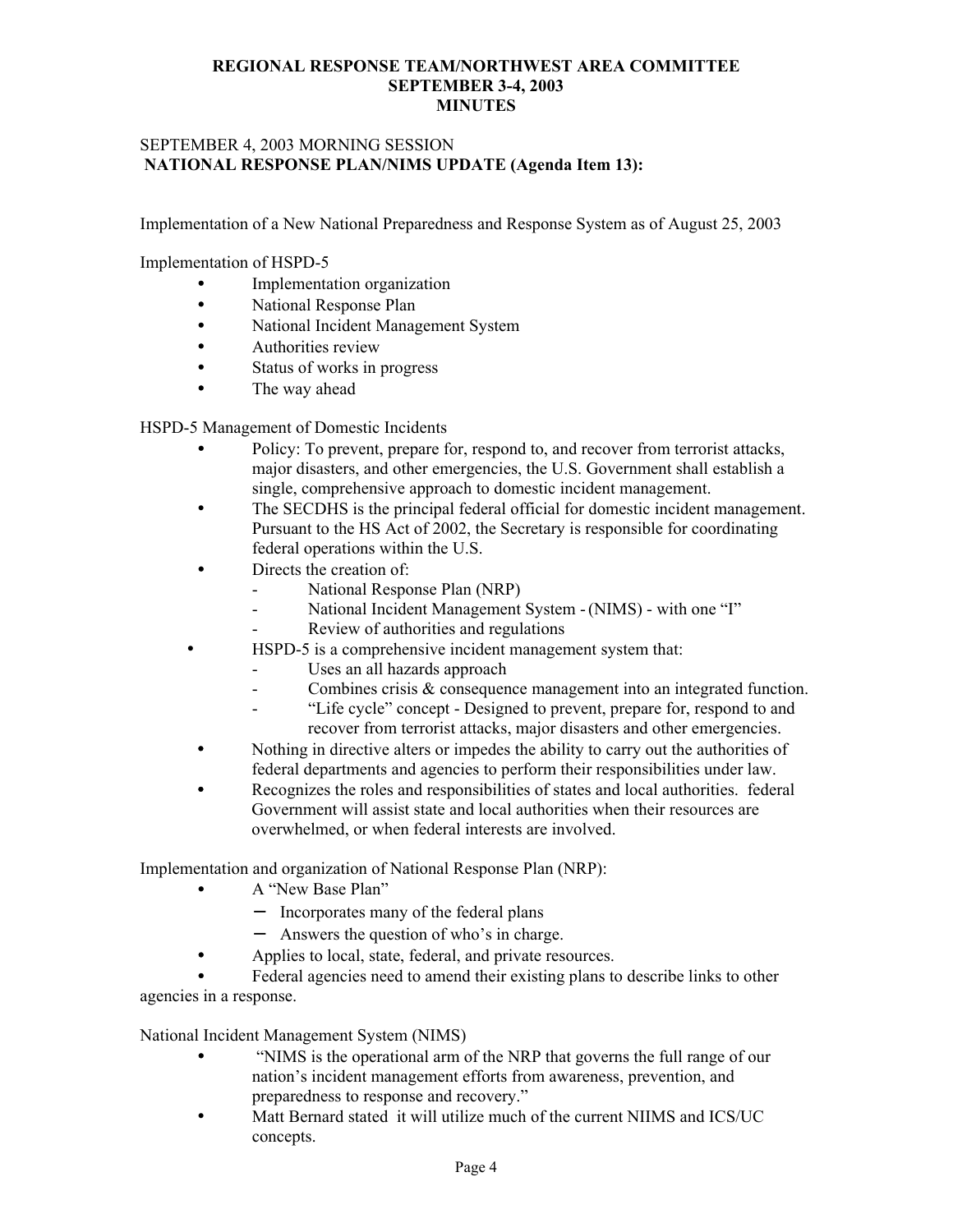# **MINUTES**

• Will modify NIIMS to address all hazards & all phases of incident from awareness to recovery.

Authorities Review

- Department of Homeland Security is reviewing relevant federal laws and regulations in consultation with other federal agencies;
- Will recommend to HSC by Oct 1, 2003 revisions necessary for NRP implementation;
- Works in Progress;
	- NRP
		- NIMS
- Government is involved at highest level;
- New players and relationships are emerging;
- Increasing awareness, reconciling, and aligning interests is a huge challenge must happen at federal level first;
	- Great progress has been made since HSPD-5;
- A stronger National Response System will emerge;
- Questions Contact Commander Ray Perry, USCG (202) 267-6716;
- Brief discussion of funding and enhance LEPC due to citizen corp.;
- Incident Command System (ICS) Multi-agency Advisory Committee (MAC);
- Chris Field commented on the EPA's role in response depends on NCP and NRP;
- Jack Wylie commented on the HSPD-5 definition of domestic incidents;

# **PORT SECURITY:**

Amy Cocanour led a discussion regarding Port Security. The following topics were discussed:

- Maritime Transportation Security Committee:
	- Established a good communications network;
	- Risk assessment and outreach;
	- Modeled after Oil Pollution Act 1990;
	- Security Committees;
	- Maritime Transportation Security Plan, which describes awareness to response of an incident;
	- Taking applications for Maritime Transportation Security Committee through September 15, 2003.
- Plan is due between November 2003 and March 2004;
- Facility and Vessel Security Plans due by December 2003;
- Forums are planned to discuss regulations and general port security;
- Port of Seattle web page [www.pugetsound.org](http://www.pugetsound.org/)

Sean Schenk MSO Portland has taken over for Dave Pierce. Portland restructured the Area of Responsibility into five geographic regions and has held a series of outreach meetings over this past summer. Additionally, they have completed a broad risk assessment through TRW and continue to conduct facility visits in conjunction with facility security plans.

• For more information [www.msoportlandasc.org](http://www.msoportlandasc.org/)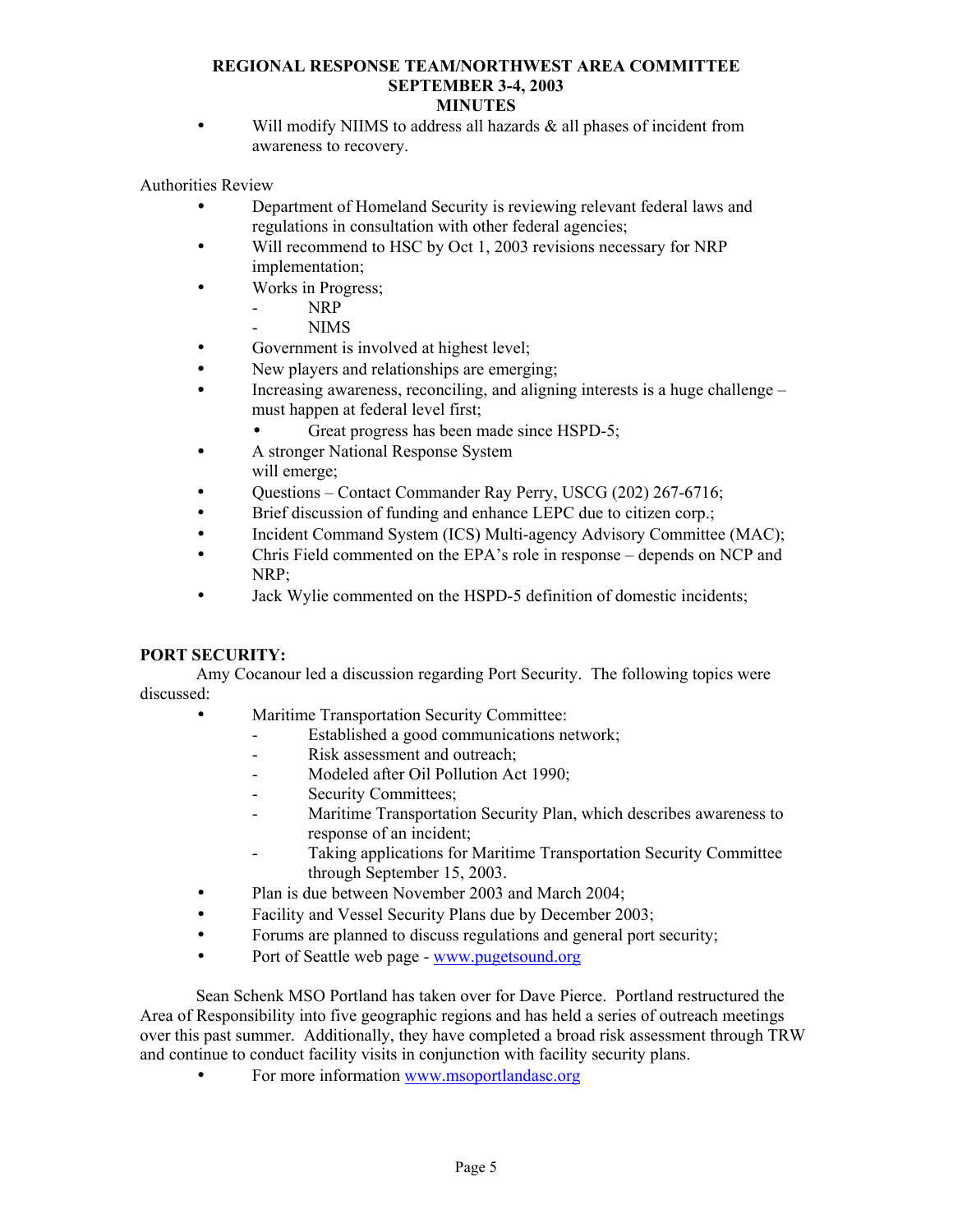# **MIGRATORY BIRD BEST PRACTICES PANEL DISCUSSION (Agenda Item 14):**

Charlie Hebert (USFWS) led a discussion on the best practices for Migratory Birds. The following topics were discussed:

- We're here for the resources.
- FWS goal in spill response
	- Minimize impacts to Federal trust resources.
- Federal Trust Resources
- What is a migratory bird?
	- 50 CFR 10.12 Definitions: "Migratory bird means any bird, whatever its origin and whether or not raised in captivity, which belongs to a species listed in 10.13, or which is a mutation or hybrid of any such species…"
	- 50 CFR 10.13 List of Migratory Birds
	- "The following is a list of all species of migratory birds protected by the migratory Bird Treaty Act (16 U.S.C. 703-711) and subject to the regulations on migratory birds contained in this sub-chapter B of title 50 CFR."
	- Essentially includes all birds in the United States!
	- There are a few exceptions, none of which we would normally expect to encounter in a marine or freshwater aquatic environment in the Pacific NW.
- Wildlife Response;
- History;
- Recognized need;
- Effects of Oil on Wildlife Conference(s);
- Wildlife Countermeasures Session, Effects of Oil on Wildlife Conference, March 2000;
- Focus on identifying established protocols for:
	- Keeping un-oiled birds away from oil;
	- Dealing with oiled birds through a focused workshop format.
- A Guidance Document;
- **Best Practices:** 
	- Established Operational Guidelines for Wildlife Branch;
	- Safety and Human Health;
	- Deterrence/Hazing;
	- Capture, Recovery and Transportation;
	- Stabilization and Rehabilitation;
	- Facility Requirements.
- Deterrence:

-

- Deterrence program considerations;
	- Pre-emptive capture;
- Aerial and ground surveys.
- Safety and Human Health:
	- Training for bird rescue/rehabilitation personnel;
	- Personal protective equipment;
	- Personal safety when handling birds;
	- Zoonosis;
	- Hazardous substances;
	- Volunteers – volunteer policy in the NWACP.
- Capture, handling, and transport stabilization and rehabilitation;
- Facility requirements;
- Public comment and review:
	- Presented at the 2001 International Oil Spill Conference as a special session titled *Migratory Bird Countermeasures Coordination Project*;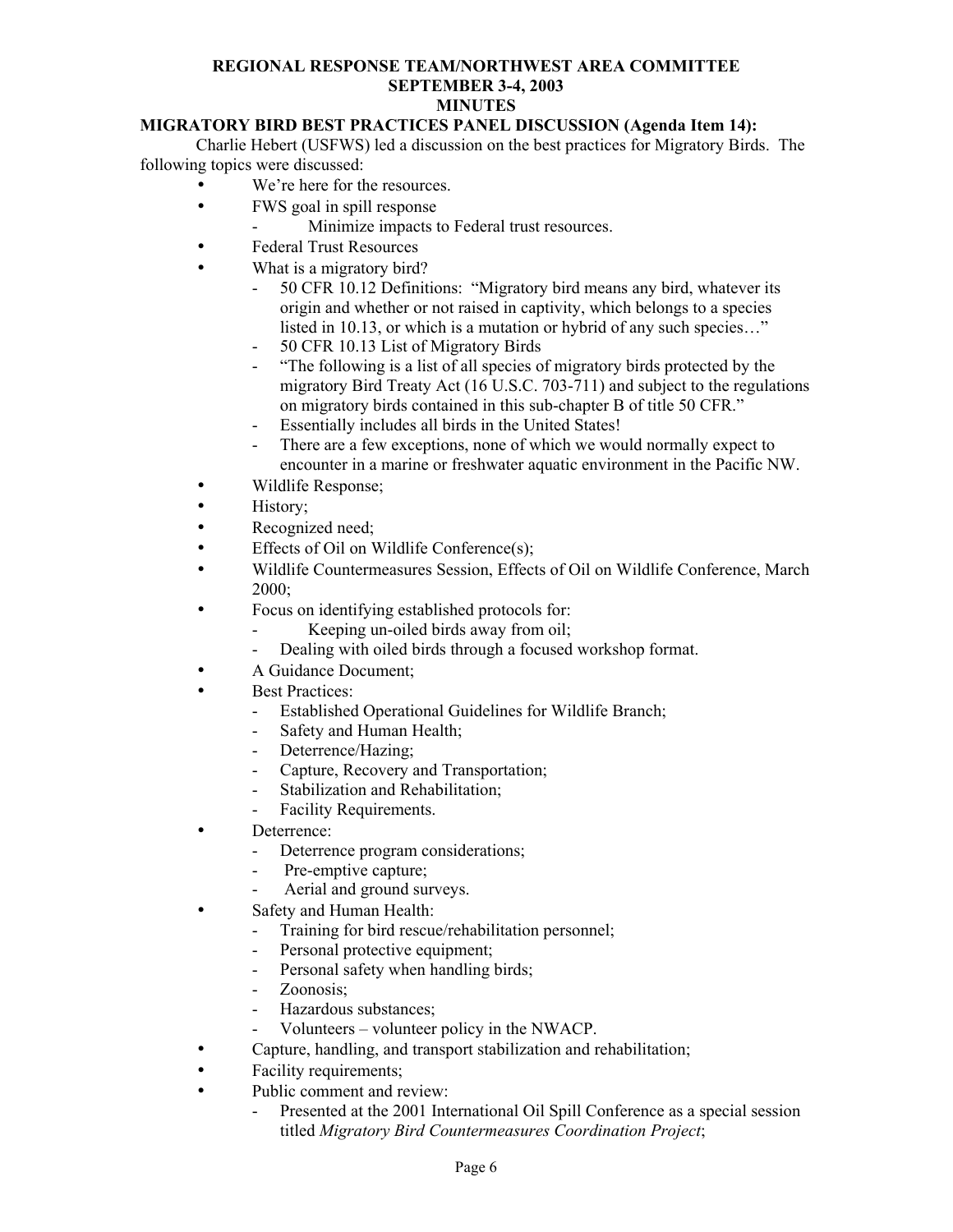- Released for public and internal agency review at that time;
- Public comment period was open for 120 days (until July 31, 2001);
- Final Draft was completed and submitted to Director's Office in July 2003.
- A Guidance Document Latest Draft:
- **Best Practices:**
- Practical implications:
	- Incorporates the best available "art and science" of wildlife response known to date;
	- Captures the "standard of care" that we have been attempting to achieve for the last several years. Was written as a guidance document, not as a regulation. As a "policy", it is intended to give direction to FWS Field Response Coordinators.
- Companion Regulations:
	- Migratory Bird Rehabilitation Permit - 50 CFR 21.31
	- Special Purpose Permit - 50 CFR 21.27
- Migratory Bird Rehabilitation Permit:
	- Special conditions that apply to oil spill response:
	- Permitted rehabilitators must be specifically authorized by FWS Field Response Coordinator and On-Scene Coordinator;
	- Can possess live migratory birds for the purpose of removing them from imminent danger;
	- Cannot remove any dead oiled birds without specific authorization from FWS Law Enforcement; and
	- Facilities should conform as closely as possible with service policy guidance in Best Practices.
- **Best Practices:** 
	- Relationship with current Washington Department of Fish and Wildlife proposed rule making on minimum standard of care for oiled wildlife?
	- Wildlife Committee being created. This new committee will be considered and brought up at the next Steering Committee Meeting;
	- Goals and objectives to be considered.

## **PORTS OF REFUGE DISCUSSION REPORT (Agenda Item 15):**

Jean Cameron (Pacific States BC Oil Spill Task Force) provided a presentation that updated the issue of Ports of Refuge. The following topics were discussed:

- THEME: Places of Refuge: What decisions are needed, who will make them, and when?
- GOALS:
	- Timely, workable, responses to requests for refuge to minimize the impact of operational incidents;
	- Planning, not pre-designation of specific places;
	- Acceptance and use by all of one set of guidelines;
	- Consistent national and local implementation ;
	- Single point of contact for ships communications 24/7;
	- Liability and compensation coverage still an issue.
- OBJECTIVES:
	- Develop contingency plans to help authorities follow the guidelines when managing requests for assistance;
	- Pre-agree on process for gaining timely access to ports, even for minor incidents;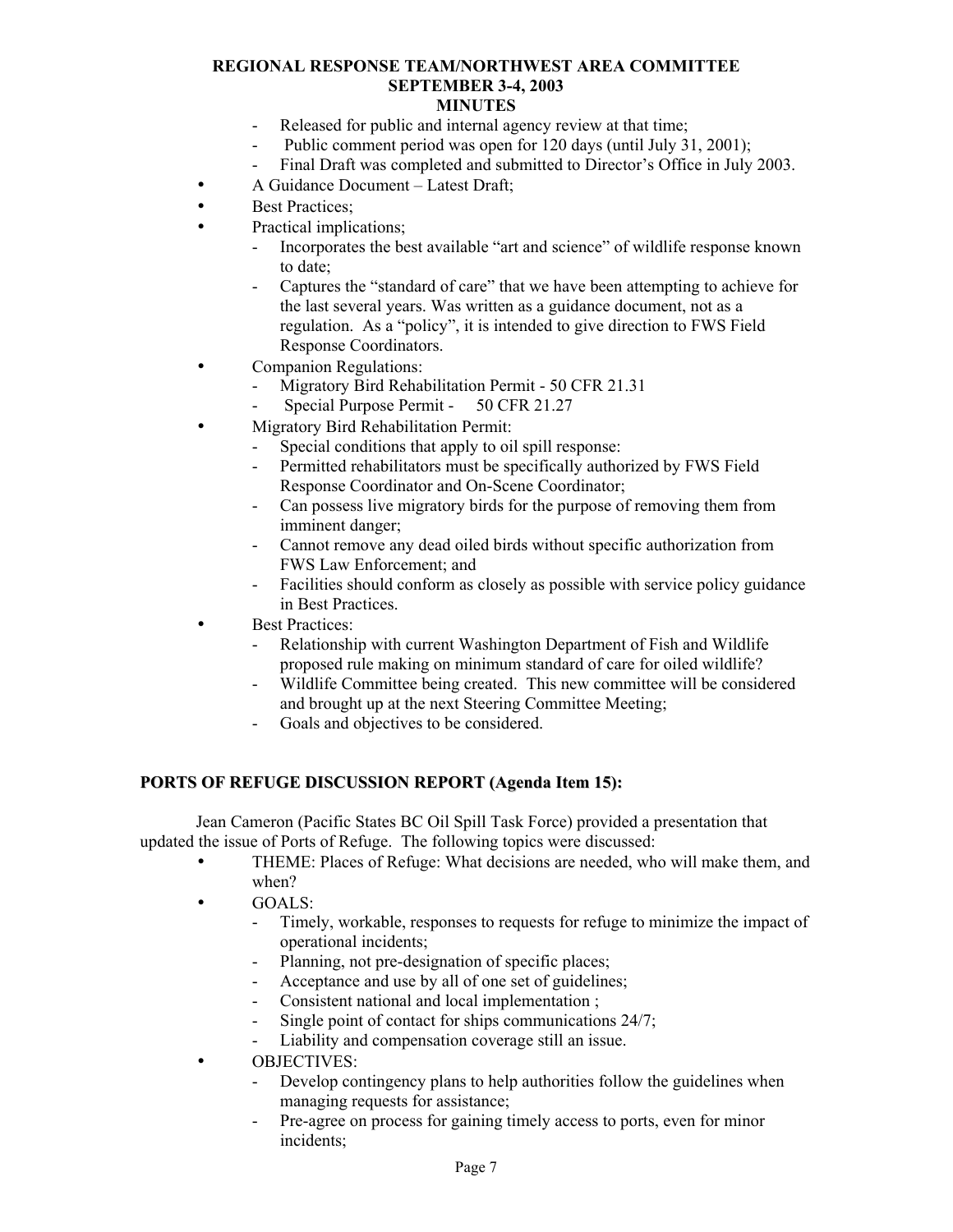# **MINUTES**

- Establish one single point for ship-generated communications, 24/7: USCG;
- Support IMO's quest for financial guarantees needed to compensate coastal nations for costs and risks assumed;
- Establish the legal liability, compensation and financial security guidelines for a vessel to obtain refuge.
- RECOMMENDED ACTIONS:
	- Task force working group will develop a template for pre-planning for ships' request for assistance;
	- Co-chair by USCG and Canadian CG;
	- All states/BC to have input;
- Template given to Areas Committees for final planning:
	- Define agency process to obtain port access;
	- Define liability prerequisites;
	- Comment on guidelines moving through IMO and act in alignment;
	- Provide West Coast results as a template for national/international action.
- SUMMARY:
	- IMO Guidelines are being established;
	- US agrees with IMO's position;
	- Need to translate these guidelines into firm plans: Must address minor incidents.
		- Must address liability issues.
- The International Salvage Union recommends:
	- Conducting a physical inspection of the vessel before making a decision;
	- Establish a panel of experts – including a salvager - to advise decisionmakers;
	- Consider the consequences of refusing refuge;
	- Establish a financial security regime to cover costs of any decision.
- NOAA would use the same analysis and trajectory modeling it uses in any oil spill in order to weigh environmental trade-offs.
- NOAA should also use the ecological risk assessment process to weigh alternative impacts.
- Need to educate resource trustees and local decision-makers in advance regarding how the process would work.
- Once adopted, the Places of Refuge decision-making process should be exercised.
- A decision-making process is more crucial than pre-designation of locations.
- Noted more protected areas along Western Canadian coast than along Washington coast.
- Use of the Canadian coast would be politically difficult if a TAPS trade tanker was involved.
- BC's protected bays with port facilities also have biologically and culturally sensitive resources; while no good places, the trade-off is with potential impacts on entire coastline.
- Canada has a response fund and is signatory to two international liability funds, but none of these cover natural resource damage assessment and restoration.
- In economic terms, a Place of Refuge is a place to minimize both public and private costs.
- Decision-making should include a cost/benefit analysis of such factors as:
	- Potentially affected natural, cultural, historical, commercial, and recreational resource values;
	- The value of the vessel and its cargo;
	- Cleanup costs for alternative scenarios.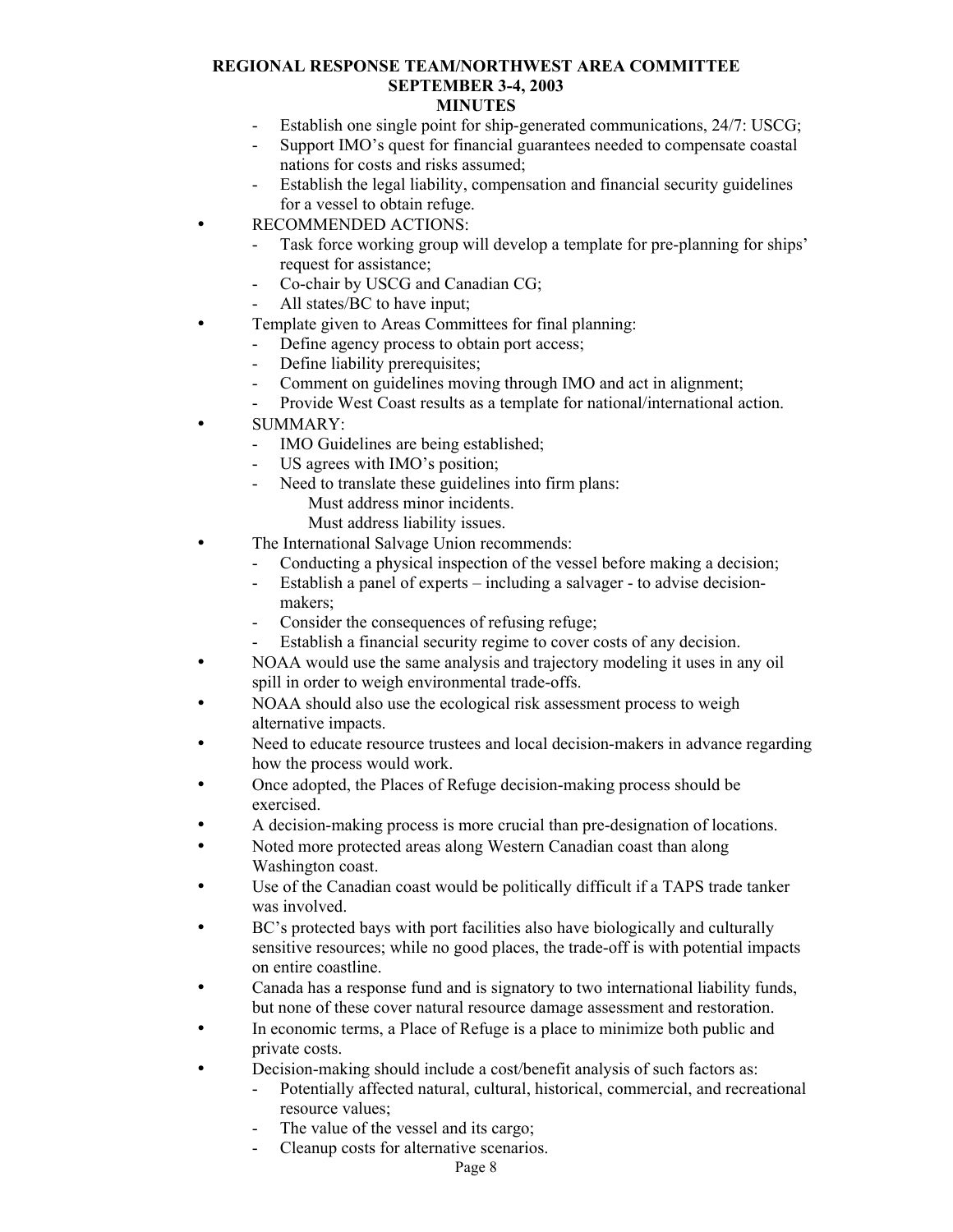- Economic studies on the Places of Refuge issue might address the following questions:
	- Under what conditions do Places of Refuge produce benefits?
	- Would incentives be useful? If so, what kind?
	- Although the US has the Oil Spill Liability Trust Fund, would it be sufficient? Should Places of Refuge be offered a "double indemnity"?
- A vessel seeking refuge must provide an agent who can speak on behalf of those fiscally responsible for the vessel. A port would not welcome a vessel of dubious ownership/backing;
- The port should require a performance bond from the ship's owners/operators/insurers sufficient to cover scrapping and removal costs;
- In Hawaii, the state Attorney General's office must approve pollution liability insurance and financial security bonds submitted by the responsible party, and would expect joint and several liability;
- A port would want to see an incident action plan indicating persons responsible for all aspects of the operations as well as damage assessment and pollution control plans approved by appropriate state and federal agencies;
- The port would reserve the right to impose additional requirements if circumstances change from those outlined in initial plans;
- The ship's size and draft would be considered;
- Honolulu especially, but all ports, rely on the flow of goods in/out and would not want that flow interrupted for long;
- Port and state agencies responsible for these decisions must be pre-identified as part of any planning effort
- Supported points by Anil Mathur and reiterated need for decision-making process for small incidents as well as big ones, and for incidents involving bunker fuel as well as hazardous cargos.
- The USCG Office of Response would prefer to see IMO guidelines applied locally, rather than only at pre-determined sites;
- Gordon Macatee, Deputy Minister for the BC Ministry of Water, Land, and Air Protection:
	- A daunting array of agencies would need/want to be involved in a Places of Refuge policy development, but the alternative of not having a policy or plan is "unthinkable".
- The CCG has authority to direct a vessel for pollution avoidance and Transport Canada directs vessels with regard to structural issues, so both would be involved in a Places of Refuge decision in Canada;
- California's coastal geography suggests that a spill anywhere offshore would impact large sections of the coast, which includes three National Marine Sanctuary areas;
- Difficulties already encountered with lightering and ballast water exchange zones in CA;
- Places of Refuge decisions in California;
- Consider response capacity, repair facilities, and cargo type;
- Ultimate authority rests with federal authorities, but state and local officials bring local knowledge to the decision-making process;
- Involve Harbor Safety Committees and other local bodies in designing the decision-making process;
- Who is liable for damages that occur when a vessel is ordered to move to another location?
- How should a Place of Refuge decision address port security issues?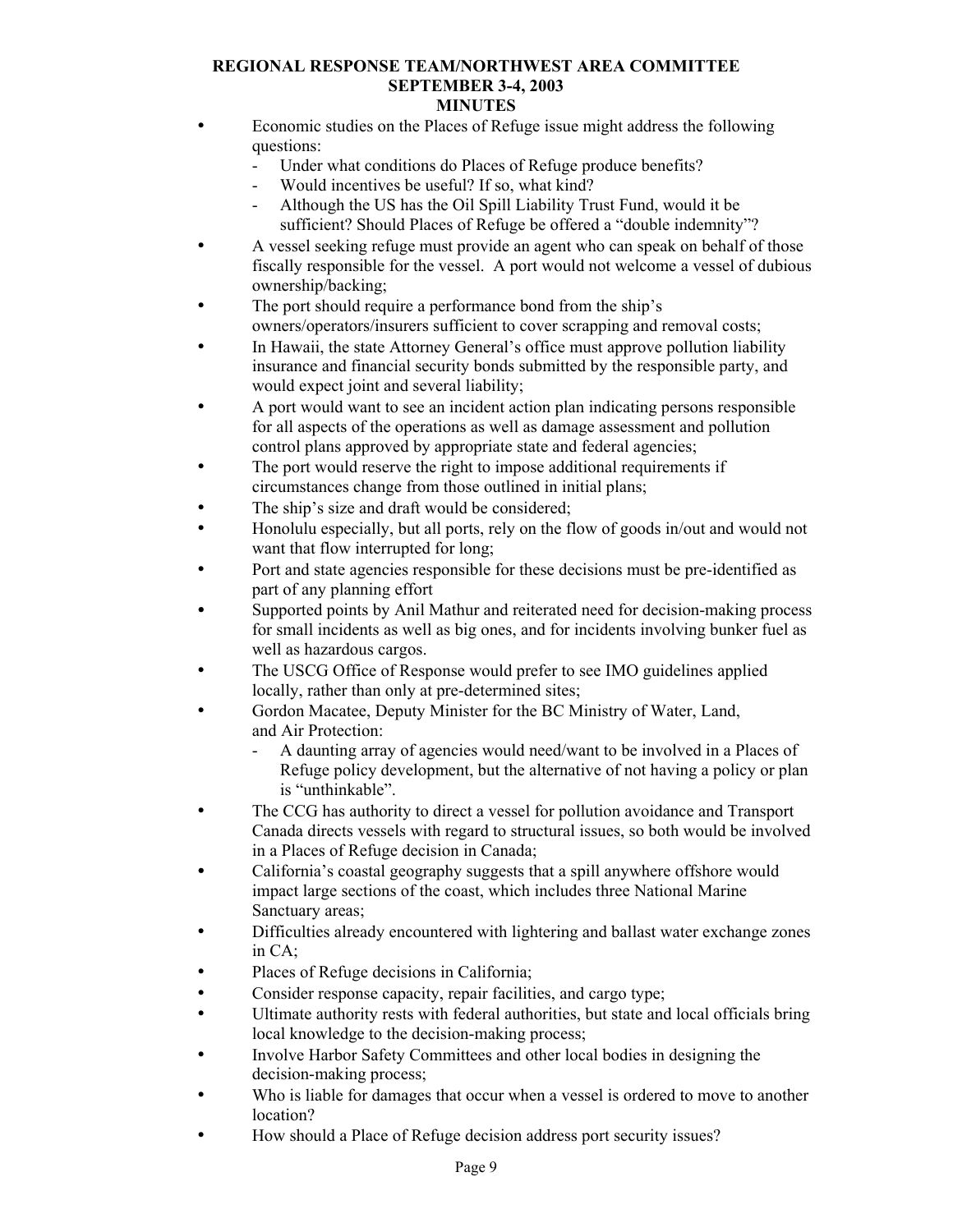- Task force members approved partnering with the US and Canadian Coast Guards, Pacific Area, to assemble a stakeholder workgroup and initiate meetings in early 2004;
- The work group would develop recommendations for a "Places of Refuge" decision-making process for the West Coast and submit them to federal, state, and local agencies or Area Committees as appropriate. Target date: Summer 2005;
- Reasons for advance development of decision-making process:
	- Oil Spill contingency plans already exist at the area and national level; plans are transitioning to include all hazards
	- We must include a place of refuge type incident in such plans; we ignore the lesson of the T/V Prestige at our own risk
	- IMO guidelines under development; incorporation into local planning both tailors and creates ownership
- Pre-identifying a process and who is involved could help reduce NIMBY responses and reduce politics of the decision, but it requires:
	- Involving key stakeholders in development of the decision-making guidelines.
	- Ground-truth the guidelines through exercises.
	- Regularly educating local officials.
- For more information or to get involved, please contact: Jean R. Cameron - Executive Coordinator - Pacific States/British Columbia Oil Spill Task Force - 503-392-5860 (phone/fax) - [JeanRCameron@oregoncoast.com](mailto:JeanRCameron@oregoncoast.com) - <http://wlapwww.gov.bc.ca/eeeb/taskforc/tfhome.htm>
- Commander Dix (MSO Puget Sound) further discussed instances on the high seas, reporting requirements, intervention on the high seas, weather conditions, advance notice of arrival, scuttling, and port closure as it relates to ports of refuge.

# **ENVIRONMENTAL PROTECTION AGENCY'S EMERGENCY RESPONSE TEAM (Agenda Item 16):**

Dennisses Valdes (EPA ERT) gave a brief overview of the EPA's Emergency Response Team (ERT). The following topics were discussed:

- **ERT Mission:** 
	- To support the nation's response cleanup, and renewal of its contaminated land, water and air.
	- To promote the development of technology and procedures in relevant science and engineering areas.
- History;
- Services:
	- Technical advisors to the OSC and Remedial Project Managers (RPMs);
	- Explore innovative and emerging technologies;
	- Outreach activities.
- Capabilities:
- Response health and safety;
- Dive team;
- Air monitoring;
- Air dispersion modeling;
- Counter terrorism:
- Laboratory capabilities;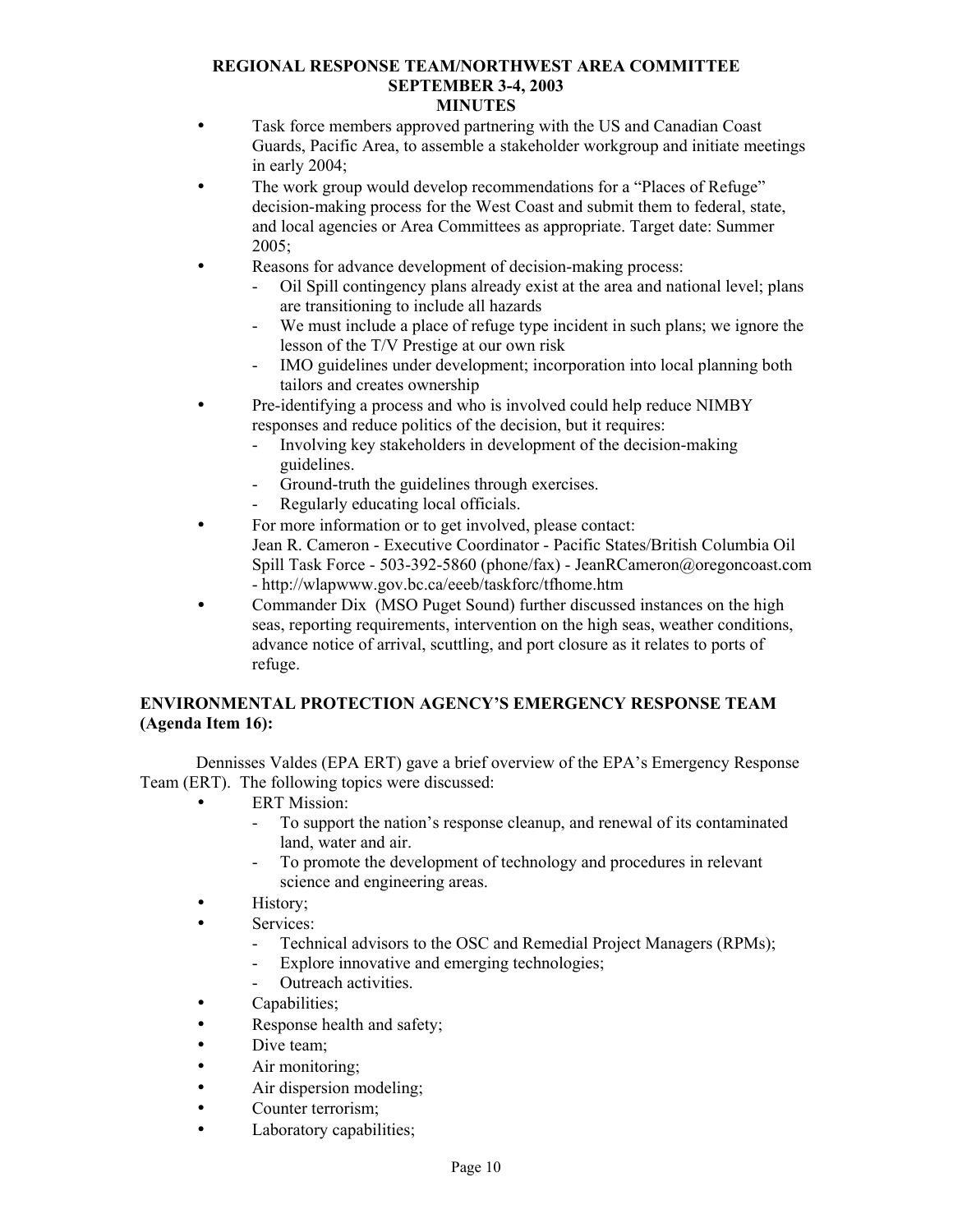- **MINUTES**
- Trace Atmospheric Gas Analyzer;
- Radiation and health physics;
- Hydrogeology investigations;
- Oil spill remediation;
- Bioremediation at hazardous waste sites;
- Environmental response training program;
- Information management;
- Access:
	- Las Vegas, NV (702) 784-8002
	- After Hours 24/7, (732) 321-6660

## **NOAA COASTAL STORMS INITIATIVE UPDATE (Agenda Item 17):**

Mike Devany (NOAA) led a discussion regarding the Coastal Storms Initiative,the following topics were discussed:

- Coastal Storms Initiative:
	- The Coastal Storms Initiative is a nationwide effort led by NOAA to lessen the impacts to coastal communities from storms. To accomplish this goal, local, state, and federal organizations are working together on sitespecific projects.
		- Second pilot program will be on the Columbia River.
- Hazardous materials planning training:
	- Hazard identification results from scenario;
	- Cameo training;
	- Both used to develop HAZMAT annex how to integrate that into the NWACP.
- ESI mapping:
	- Shoreline typing and ranking;
	- Biological resources;
	- Human resources.
- Aerial photographs next week in order to complete shoreline classification;
- Shoreline habitats ESI mapping;
- Digital data that exists with the states, Fish and Wildlife Service, NOAA Fisheries;
- Workshops with expert biologists who specialize in that area;
- Human use resources;
- Hardcopy maps;
- Digital data available on CD-ROM;
- Atlas and CD ordering information NOAA: [Http://response.restoration.noaa.gov/esi/esiintro.html](http://response.restoration.noaa.gov/esi/esiintro.html)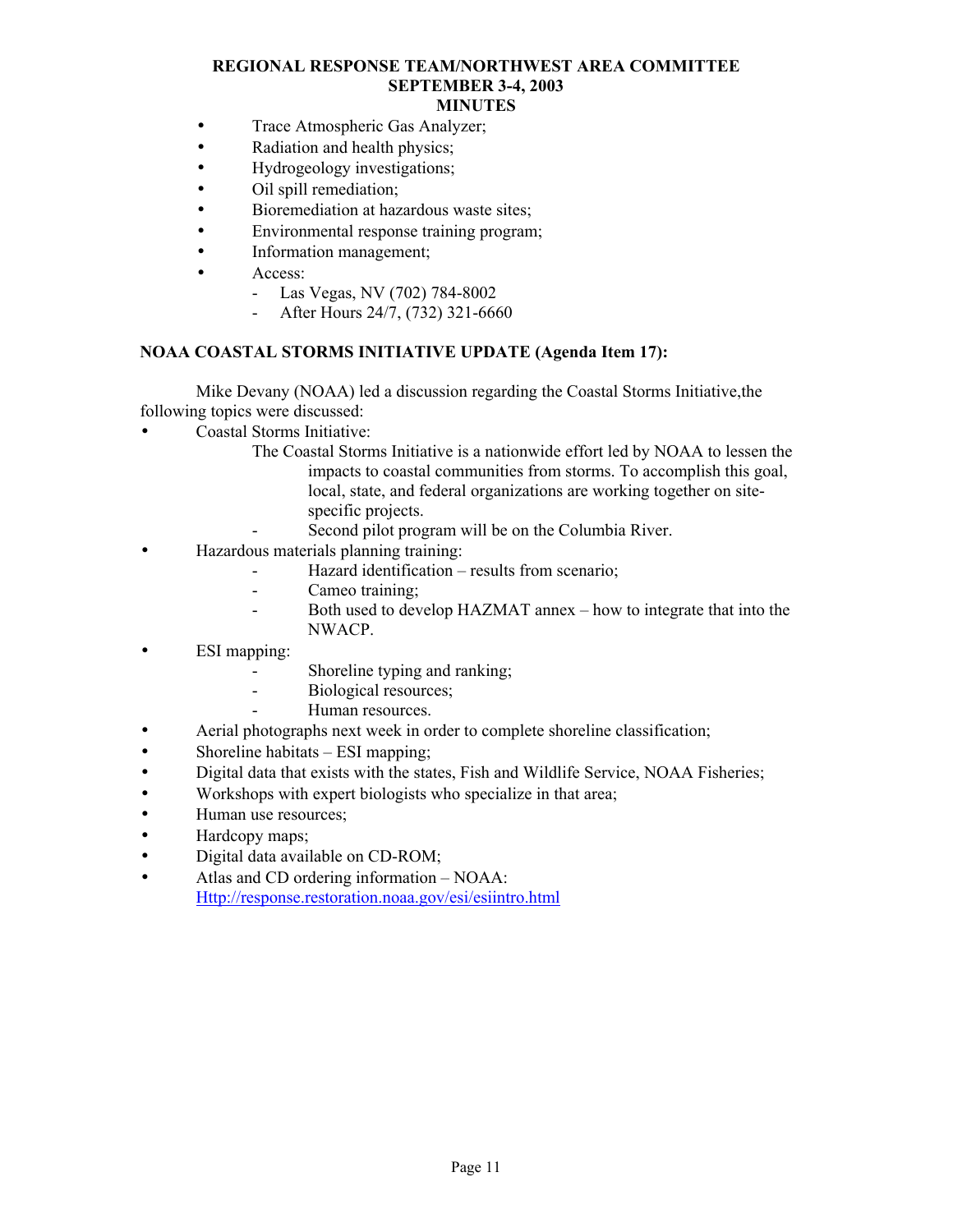# **AGENCY UPDATES (Agenda Item 18):**

## **FEMA:**

Mike Hammond (FEMA) discussed multiple events that included the following:

- Alaska RRT meeting in Juneau, AK.,
- May 5, 2003 Exercise centered on Umatilla's chemical stockpile program;
- On October 1 Mike Hammond will be moving to Radiological Emergency Preparedness Program. He will continue to deliver newsletter and provide RRT duties.
- Early November Hazardous Materials Resource Sharing Snohomish, Skagit, San Juan, Whatcom, Island Counties – Resource list development;
- SHARECAP Program Changes;
- ESF resource sharing conference.

#### **ACOE :** Nothing to report

#### **NOAA:**

- Resources and Under-Sea Grants Database management program;
- Mike Devany reported Lt. Scherer is departing and will be replaced by Mr. Damian Bailey.

#### **DOI:**

Allison O'Brien (DOI) reported that the REO position is not designed to attend to earthquakes but is moving in that direction **[http://38.232.74.112/production/nrt/home.nsf/all+pages/doi\\_appendi](http://38.232.74.112/production/nrt/home.nsf/all+pages/doi_appendix.htm) [x.htm](http://38.232.74.112/production/nrt/home.nsf/all+pages/doi_appendix.htm)**

## **ODEQ:**

Jack Wylie commented on the following:

- Budget related issues;
- Ballast Water Bill;
- Two bills that passed Ballast Water bill and a bill that changed dredge fees;
- WMD position created Mike Greenburg;
- Governor Security Council participation;
- Review of the new NRP via Governor's Security Council Steering Committee;
- DEQ received Federal CDC Grant to coordinate Biological and Chemical Terrorism planning.

## **MSO Portland:**

Randy Clark (MSO Portland) reported on the following:

- MTSA regulations
	- http://www.house.gov/transportation/press/press2003/release138.html
- Port Security Planning;
- CO-OP Contingency Operations Plan:
- Area National Preparedness for Response Exercise Program (NPREP) in Grays Harbor 17-19 September, 2003;
- MTSA grant process.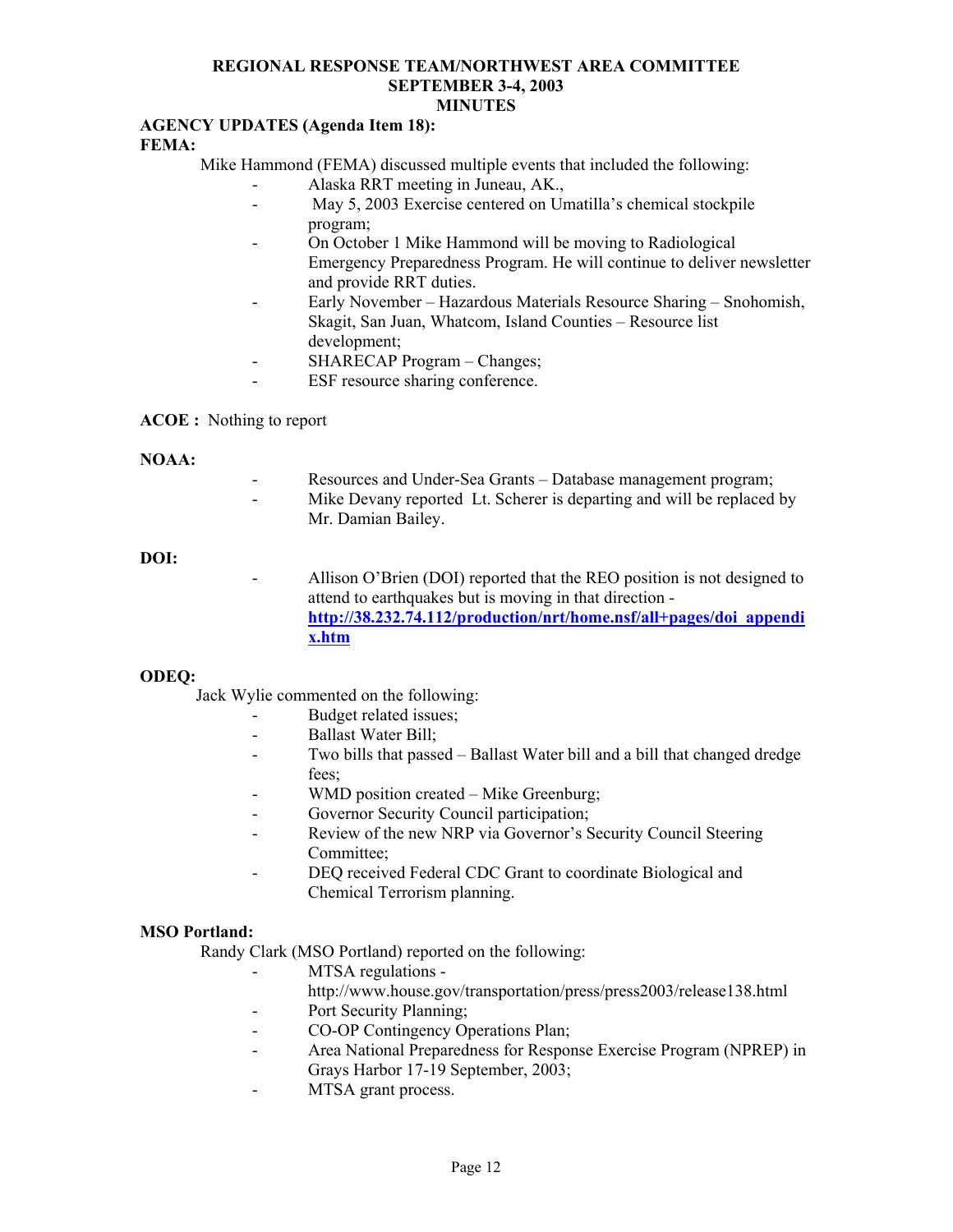#### **EPA:**

Mike Sibley (EPA) reported on the following:

- Region 10 comprehensive data management system;
- TOPOFF-2 data management;
- Oil Pollution Act 90 related activities.

### **USCG District 13:**

Captain Boothe reported on the following:

- Logistics Exercise week of October 2;
- MTSA regulations Interim rule published July 2003 and Final in October 2003 and Implemented effective 25 November 2003;
- Vessel and Facility Security Plans;
- Joint Canadian Contingency Plan signed in May 2003 signed the Pacific Northwest Joint Annex to that contingency plan (parallel to the ACP and Regional Response Plan);
- IMAT Deployment exercise First week in December.

#### **MSO Puget Sound:**

Commander Dix reported on the following:

- Axel Maersk response -

# **[http://seattlepi.nwsource.com/local/132298\\_spill25.html](http://seattlepi.nwsource.com/local/132298_spill25.html)**

- MSO Puget Sound transfer season changes;
- Unification of commands and associated changes;
- Pier 36 changes Joint Airtime Information Center;
- Cruise Ship increased traffic.

#### **Ecology:**

Dale Jensen commented on the following:

- Operational budget finalizations;
- Contingency Planning and Rule Process;
- Spill scenarios information gathering on the outer coast;
- Emergency Response tanker role-over
	- **<http://www.komotv.com/news/mnewsaction.asp?ID=26227>**
- Jet crash on Whidbey Island;
- Poison gas response.

#### **Health and Human Services:**

Alvin Lee (DHHS) commented on the following:

- Increase focus on increased response capabilities and reduce time of response;
- Mass casualty seminar sponsored by USCG District 13;
- Response Plan development.

#### **DOE:**

Kathy Beecher (DOE) commented on the following:

- TOPOFF-2 participation;
- RAP Teams response equipment, resources, and training;
- Active in Region 1 radiological response;
- Response teams respond in two hours.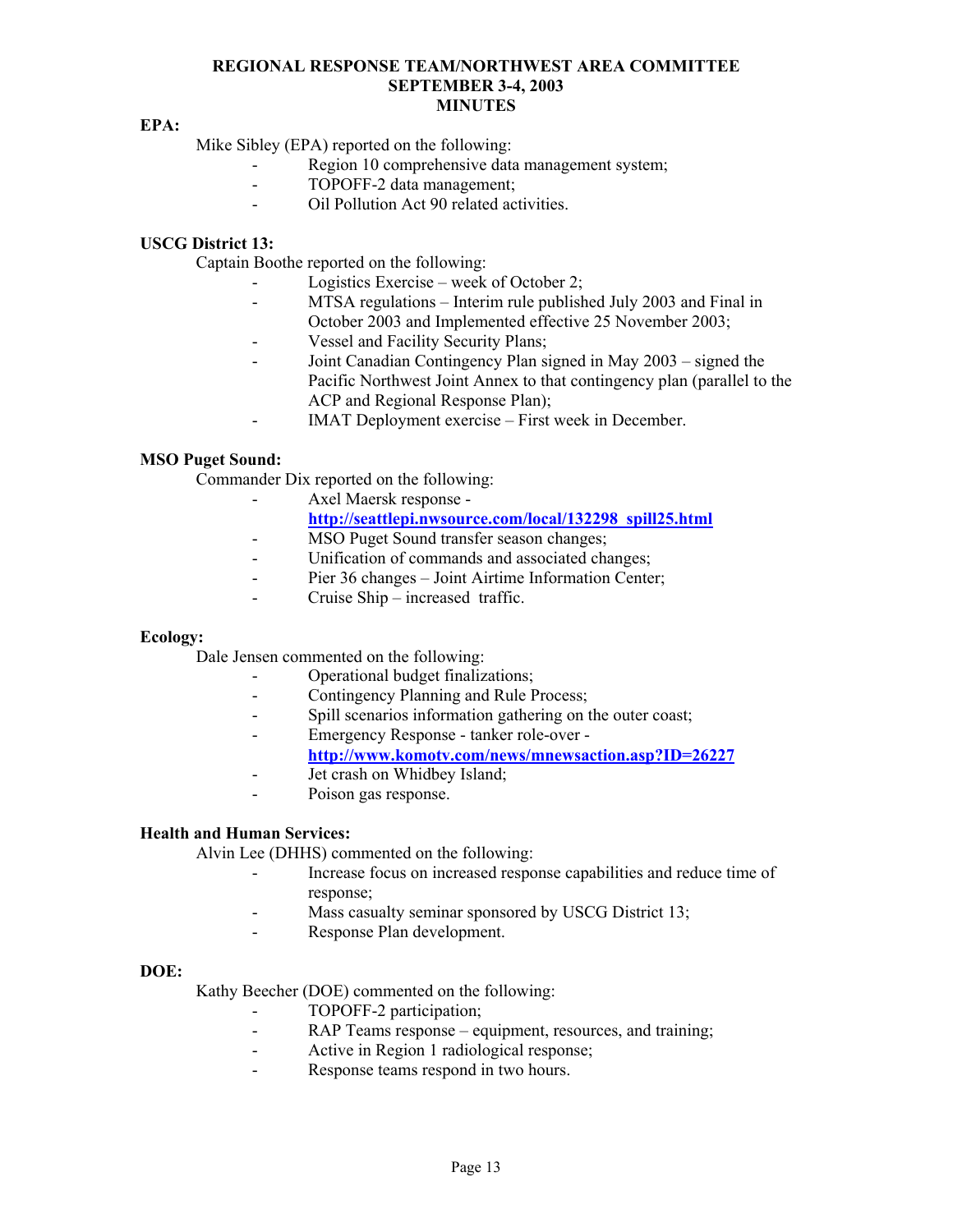# **Food and Drug Administration:**

Marian Burbach (FDA) reports on the following:

- New Seattle District Federal State Program Coordinator and effects on RRT;
- Five States (MT, OR, WA, ID, and AK) coverage;
- Local TOPOFF-2 participation;
- Investigation staff increase;
- Blood supply management.

#### **OSHA:**

Ron Tsunehara (DOL-OSHA) reported on the following:

- WA and OR have own OSHA Program;
- OSHA has taken a stronger role in response;
- Monthly conference with all state programs to get feedback on response related issues.

#### **Navy:**

Tammy Brown (NAVY) reported on the following:

- WMD Drills and activating local facilities;
- Navy Regional Northwest has extended emergency management to North Dakota, South Dakota, and Montana;
- Center for Naval Analysis coming to vessel risk assessment for the Navy;
- GIS and ESI work that is contracted out.

## **ESA UPDATE (Agenda Item 19):**

 **Mike** Devany reported on the EPA and USCG District 13's consultation with NOAA Fisheries with regards to Spill Response Activates. NOAA Fisheries conducted a biological opinion on the NWACP Best Management Practices and the GRP's. The first draft went out in February for USCG and EPA comments. Expect to have this signed at the end of September 2003. Anticipate a briefing at the next RRT meeting.

## **WORKGROUP REPORTS (Agenda Item 20):**

#### **Communications**:

- The communications workgroup has re-organized the Communications Section;
- The plan was reduced in size by  $2/3$ ;
- Ready to be delivered to RRT by next meeting.

#### **GRP:**

Jack Wylie representing co-chair Dick Logan and the GRP Workgroup members discussed the on-going efforts of the GRP Workgroup. The following were discussed:

- August  $19<sup>th</sup>$  meeting with good attendance;
- Conversion of the WA Marine GRP to GIS format is essentially complete and is available on the Ecology Website:
- **[http://www.ecy.wa.gov/search.asp?searchpg=searchadv.html&ct=Ec](http://www.ecy.wa.gov/search.asp?searchpg=searchadv.html&ct=EcoCatalog&qu=GRP&scope=&so) [oCatalog&qu=GRP&scope=&so](http://www.ecy.wa.gov/search.asp?searchpg=searchadv.html&ct=EcoCatalog&qu=GRP&scope=&so)**;
- Priority Tables No significant changes based on NOAA's trajectory analysis planner model;
- Lower Columbia River plan is available on the Ecology website.